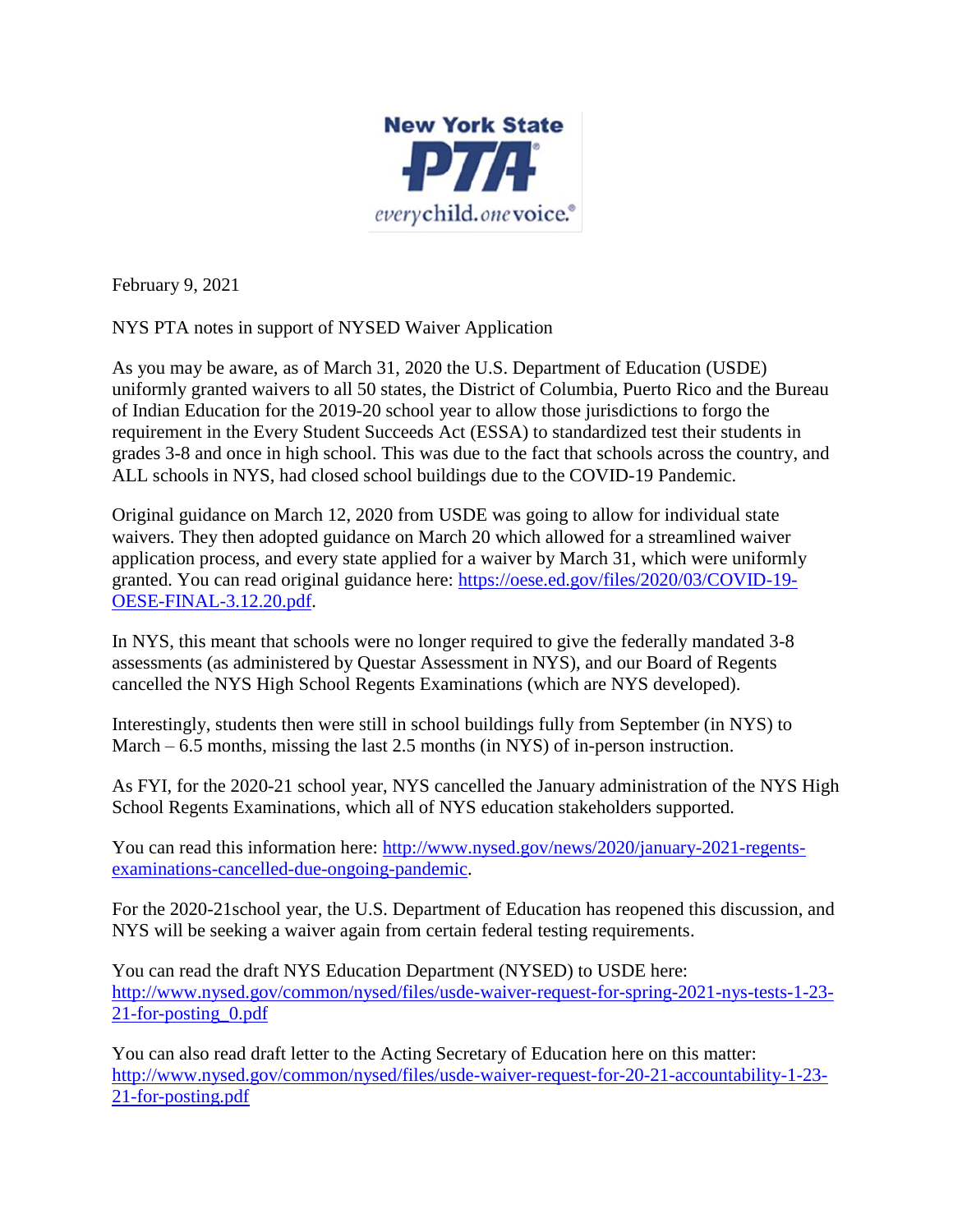## **NYS PTA fully supports the NYSED Assessment Waiver Application.**

**We must focus now our students and their needs, their mental health, and the steep equity issues which continue to hamper education – especially during the COVID-19 pandemic.** We stand with all other NYS Educational Stakeholders in support of our children.

"…[R]esearchers at Columbia University have discovered significant disparities in the degree to which ESSA accountability subgroups are receiving instruction through remote learning during the pandemic. Specifically, the researchers found that: Schools recording the lowest third-grade math scores are nearly twice as likely to be closed compared to schools recording the highest math scores. The average racial composition of closed schools is 25 percentage points less white compared to schools operating in-person (40% versus 65%). Moreover, closures are more common in schools with a higher share of students who experience homelessness, are of limited English proficiency, are eligible for free or reduced-price school lunch, live in single-parent families, or are racial/ethnic minorities. Distance learning is more common in high schools and middle schools relative to elementary schools, but disparities in exposure to distance learning are comparable across school type. Given the potential negative consequences of school closures on educational performance, the vast inequalities in exposure to distance learning portend rising disparities in learning outcomes."

We further offer that "Scott Marion, Executive Director at the National Center for the Improvement of Educational Assessment argues that "using [statewide assessment] scores in school accountability systems—whether federally or state-mandated—during the 2020-2021 school year may lead to serious potential unintended consequences. Dr. Marion further states that '*disentangling the cumulative and uneven effects of the pandemic from school performance will be difficult, if not impossible, to achieve. Attributing outcomes to school performance is uncertain in any year, but it is simply indefensible immediately following the pandemic*.' (emphasis added)."

Also, "Daniel Koretz, a research professor at the Harvard Graduate School of Education, has similarly argued that discerning trends in a typical fashion has been disrupted beyond the point of being useful, including for accountability, and that states could not trust comparative data."

Some NYS Data:

- 63% of NYS schools planned to start the school year with hybrid instruction;
- Only 20% of NYS schools planned to provide full in-person instruction;
- 17% of NYS schools indicated they will be sadly providing remote only teaching and learning.

Worse yet, "[w]hile the rate of schools planning remote only learning was the lowest of the three models, those schools providing remote only instruction tended to be located in urban settings and were more likely to serve communities with higher concentrations of students from racial and ethnic subgroups." According to NYC data, 52% of students – or 500,000 children, selected remote instruction.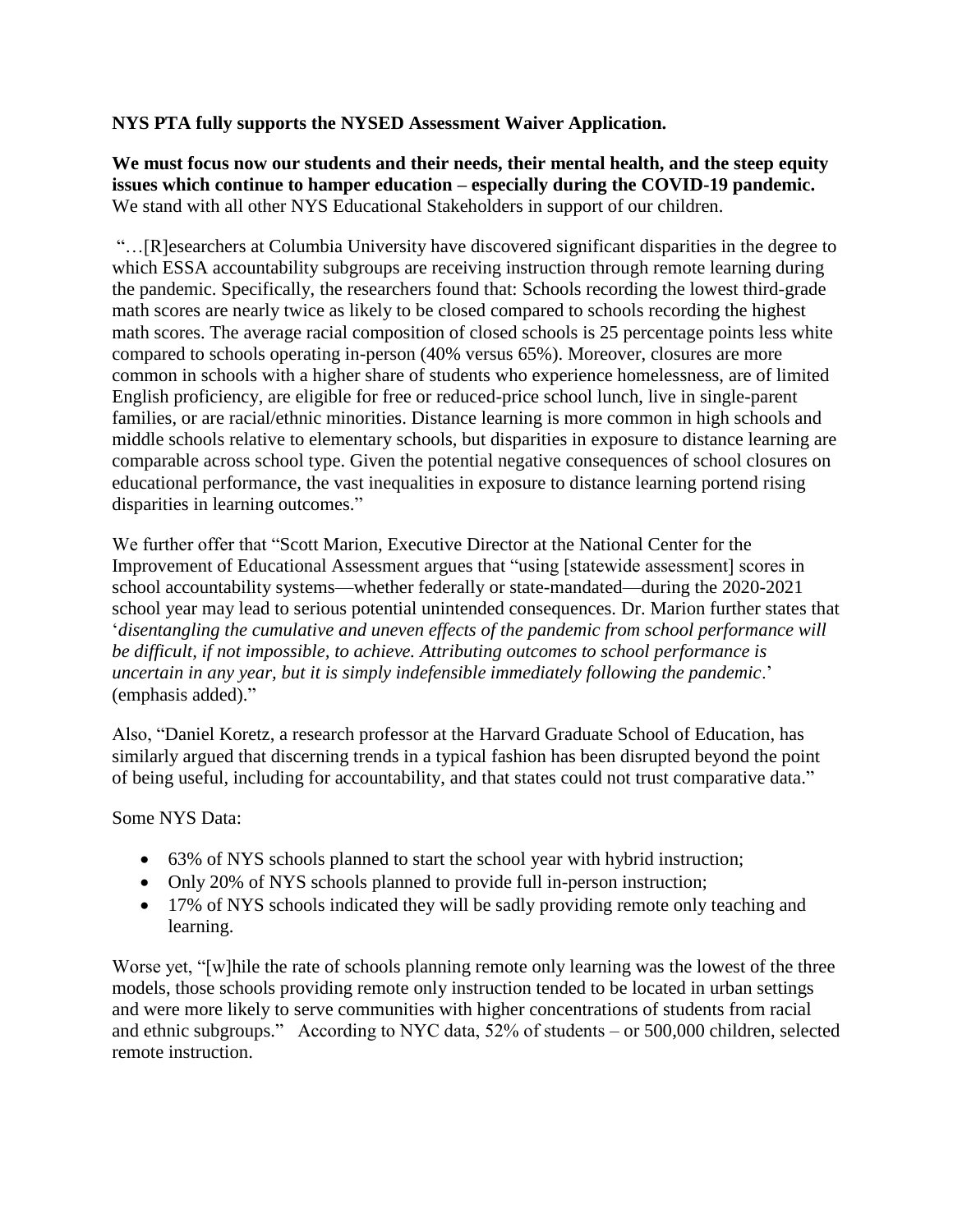Further, "NYSED anticipates that a significant percentage of students who have learned exclusively in a remote setting all year or those that elected to transition from an in-person or hybrid model to a remote learning environment due to health and safety concerns will be unable to participate in such assessments as the State may administer in the 2020-21 school year, which must be administered in-person."

As a point of information, NYS PTA is working extensively on digital equity issues. A recent NYSED Digital Equity survey indicated that more than 215,000 NYS students do not have access to a computer, Chromebook or tablet to use for instruction.

From NYSED, "Students in urban/suburban/high needs schools were twice as likely as their peers in average need schools to lack access to a device and five times more likely than their peers in low-need districts."

The same survey indicated that 165,000 NYS students lack internet access to fully participate in home/remote instruction and learning.

As reminder, NYS does, and always has had, an assessment plan for students - as under our state assessment plan, each school building administers authentic performance-based assessments annually, or other NYS state approved assessments.

The NYS PTA Policy Position on Assessments is here (Use of Student Assessment and It's Impact on High Stakes Educational Decisions (NEW) <https://nyspta.org/home/advocacy/advocacy-legislative-program/position-papers/>

Further, some of our largest school districts, or city school districts, are still fully remote. Those children have been out of a school building now for 11 months. They join 17% of our schools that are remote only. The same 17% of remote only and 63% of hybrid districts have indicated overwhelmingly that they cannot safely administer these in-person examinations under current COVID-19 conditions in our schools.

NYS PTA was proudly was the only statewide stakeholder group that was represented on the Governor's Reimagine/Reopening Council. We strongly advocated for a safe reopening for all school buildings and for the highest level of instruction. We also were able to advocate to shift many policies, including critical issues like enabling in-person summer special education instruction for students. However, because of the sheer number of students in NYS schools, and because many school buildings lack of space and adequate ventilation, many NYS schools remain in hybrid instruction; and in some severe cases, remote instruction.

Further, please remember the state of NYS health and safety under COVID-19. Sadly NYS has one of the highest COVID-19 death rates, as 228 New Yorkers per 100,000, here [https://www.beckershospitalreview.com/public-health/us-coronavirus-deaths-by-state-july-](https://www.beckershospitalreview.com/public-health/us-coronavirus-deaths-by-state-july-1.html)[1.html](https://www.beckershospitalreview.com/public-health/us-coronavirus-deaths-by-state-july-1.html) or here - [https://covid19tracker.health.ny.gov/views/NYS-COVID19-](https://covid19tracker.health.ny.gov/views/NYS-COVID19-Tracker/NYSDOHCOVID-19Tracker-Fatalities?%3Aembed=yes&%3Atoolbar=no&%3Atabs=n) [Tracker/NYSDOHCOVID-19Tracker-](https://covid19tracker.health.ny.gov/views/NYS-COVID19-Tracker/NYSDOHCOVID-19Tracker-Fatalities?%3Aembed=yes&%3Atoolbar=no&%3Atabs=n)[Fatalities?%3Aembed=yes&%3Atoolbar=no&%3Atabs=n.](https://covid19tracker.health.ny.gov/views/NYS-COVID19-Tracker/NYSDOHCOVID-19Tracker-Fatalities?%3Aembed=yes&%3Atoolbar=no&%3Atabs=n)

Also, we are just overcoming our second spike, which saw MORE cases than our spring onslaught and forced many schools who were previously open to move to remote.